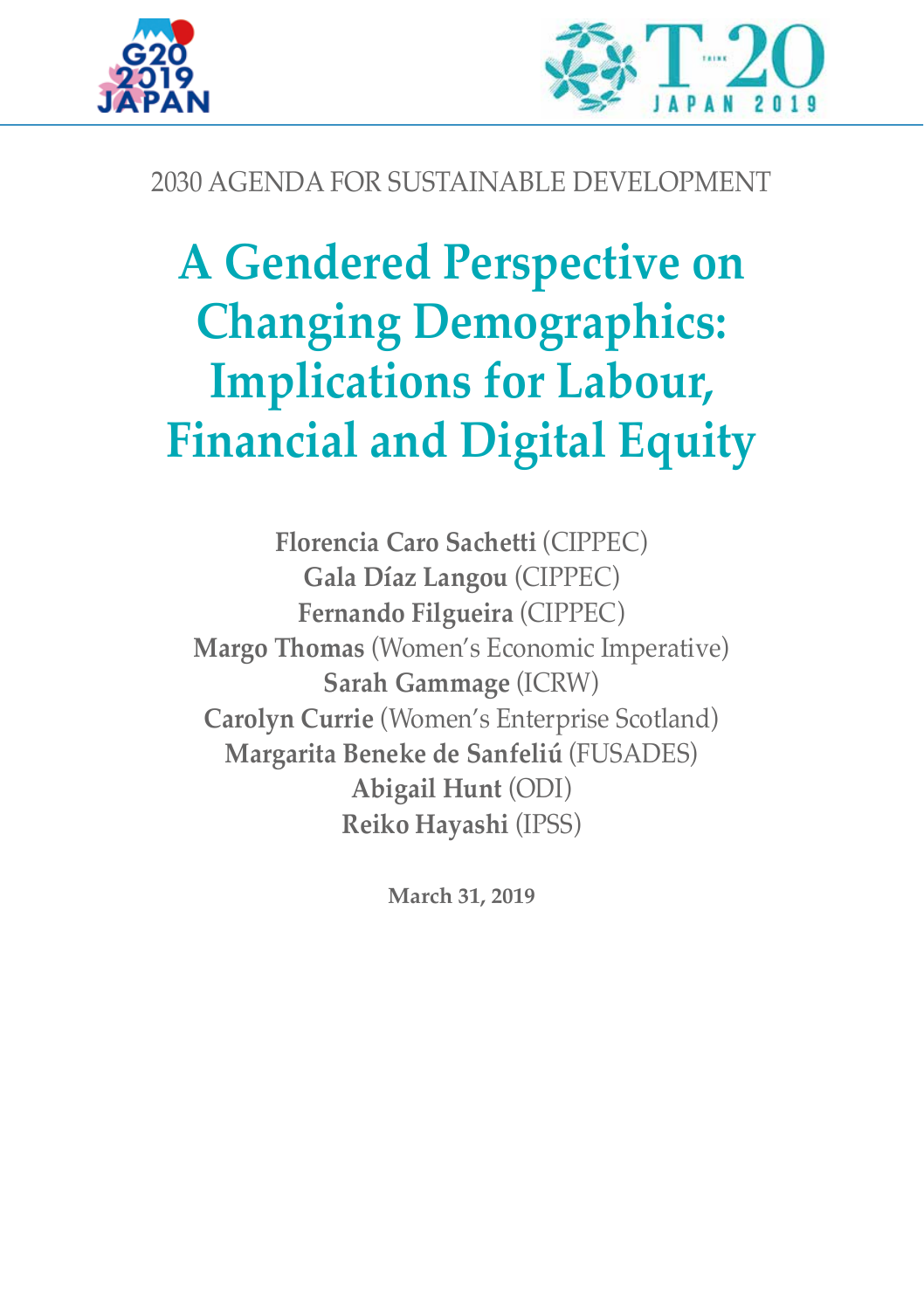



## **Abstract**

The demographic transition has been one of the greatest phenomena affecting development worldwide and its effects on gender equity are undeniable. Lower fertility and ageing populations create both challenges and opportunities for gender equity, while women still face obstacles towards labour, financial and digital inclusion. G20 countries are at very different stages of the process, yet most have birth rates below replacement levels and population is ageing. Adopting a comprehensive and intersectional approach to women's economic empowerment that contemplates age- and gender-specific rights, priorities and needs is crucial to both fulfilling women's rights and facing the challenges associated with demographic change.

## **Challenge**

The **demographic transition** has been one of the greatest phenomena affecting development around the world: it **has transformed the structure of societies**. Demographic change **can affect and be affected by gender relations** through different channels.

Demographic transitions are triggered by a decline in mortality while fertility remains high, sparking a process of natural increase that leads to an increasing dependency ratio and population growth. Then, fertility falls; augmenting adult cohorts before ageing takes place. This critical period is called the window of **demographic opportunity or dividend**, with dependency rates at their lowest. As time advances, fertility remains low and population ages, increasing dependency ratios.

For development benefits to materialize during the transition, drops in fertility must converge among different socioeconomic strata; new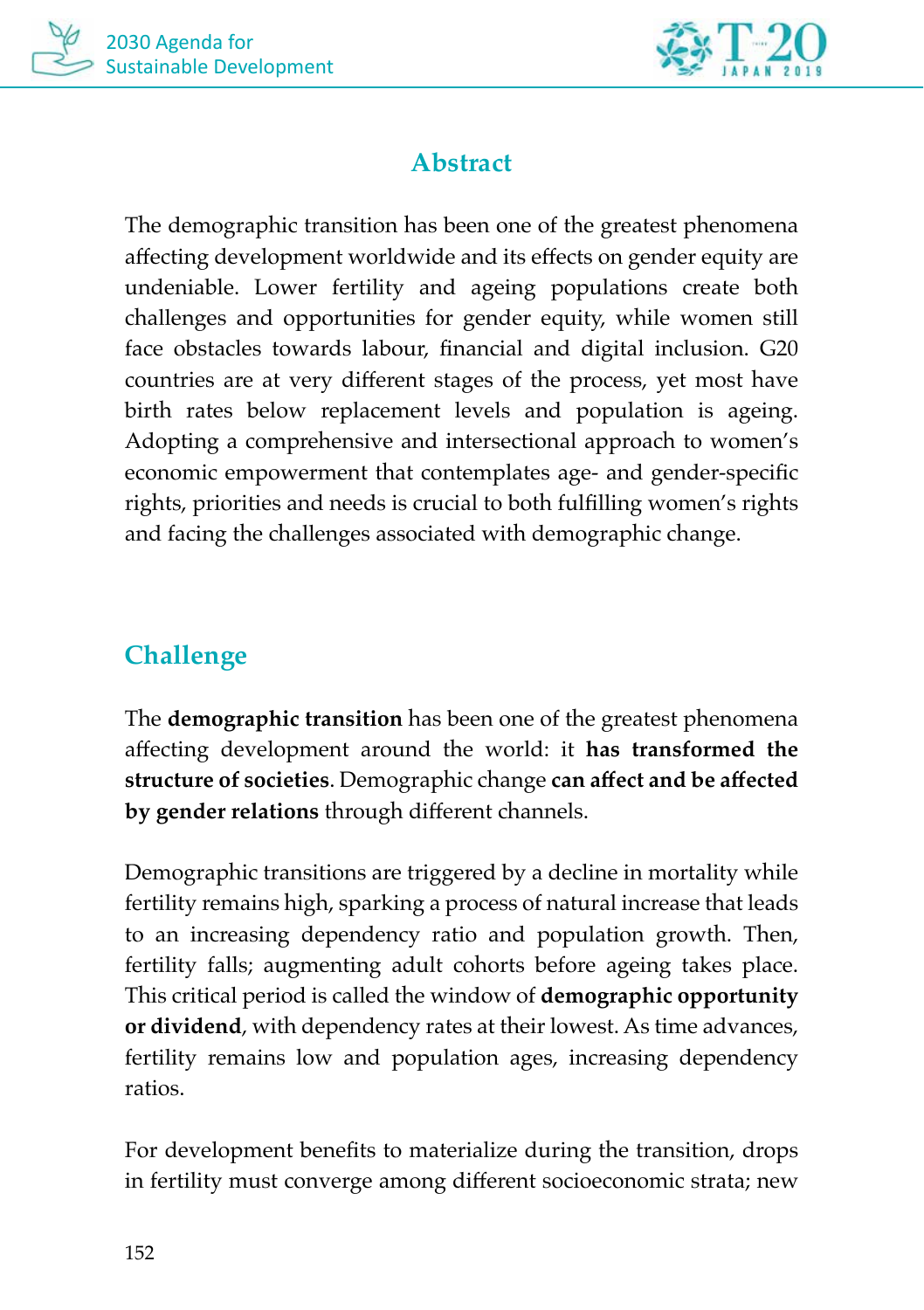



cohorts need to be educated to be productive; and employment opportunities must exist, especially for women and youngsters. Fulfilling these requirements can lead countries to profit from the demographic bonus and eventually lengthen it. The implications of the transition on women remain less analysed. While **the process can certainly bring improvements in female status**, the connection is not straightforward.

The **fertility decline can bring health benefits** for women and their families. As parents have fewer children, they have more time and money available to invest in the ones they have. This translates into better health and educational status for each child (Dyson, 2010).

Lower fertility is also associated with **reduced care responsibilities**, which traditionally fall on women. By women's increased reproductive choice and later fertility, reduced and planned childbearing and childrearing relax constraints on women's time and allow them to pursue activities such as employment and education (McNay, 2005). Nonetheless, women do not necessarily reach decent work opportunities and the unequal gender distribution of unpaid work creates a double burden of work. In advanced economies like Japan, Spain, Korea and Italy, difficulties to reconcile work and caring contribute to very low birth rates.

Declining fertility can provoke **adverse gender consequences**. Major transformations in family arrangements imply that marriage rates decrease while divorce rates, out-of-wedlock childbearing and singleparent families increase. Moreover, low fertility can trigger coercive policies and societal pressure to limit women's reproductive rights. In societies with son preferences, families may give up girls for adoption, use gender-selection technologies or carry out sex-selective abortions, leading to a demographic masculinization with undetermined effects (Guilmoto, 2009). State regulations become critical to provide adequate protection for women and children in these cases.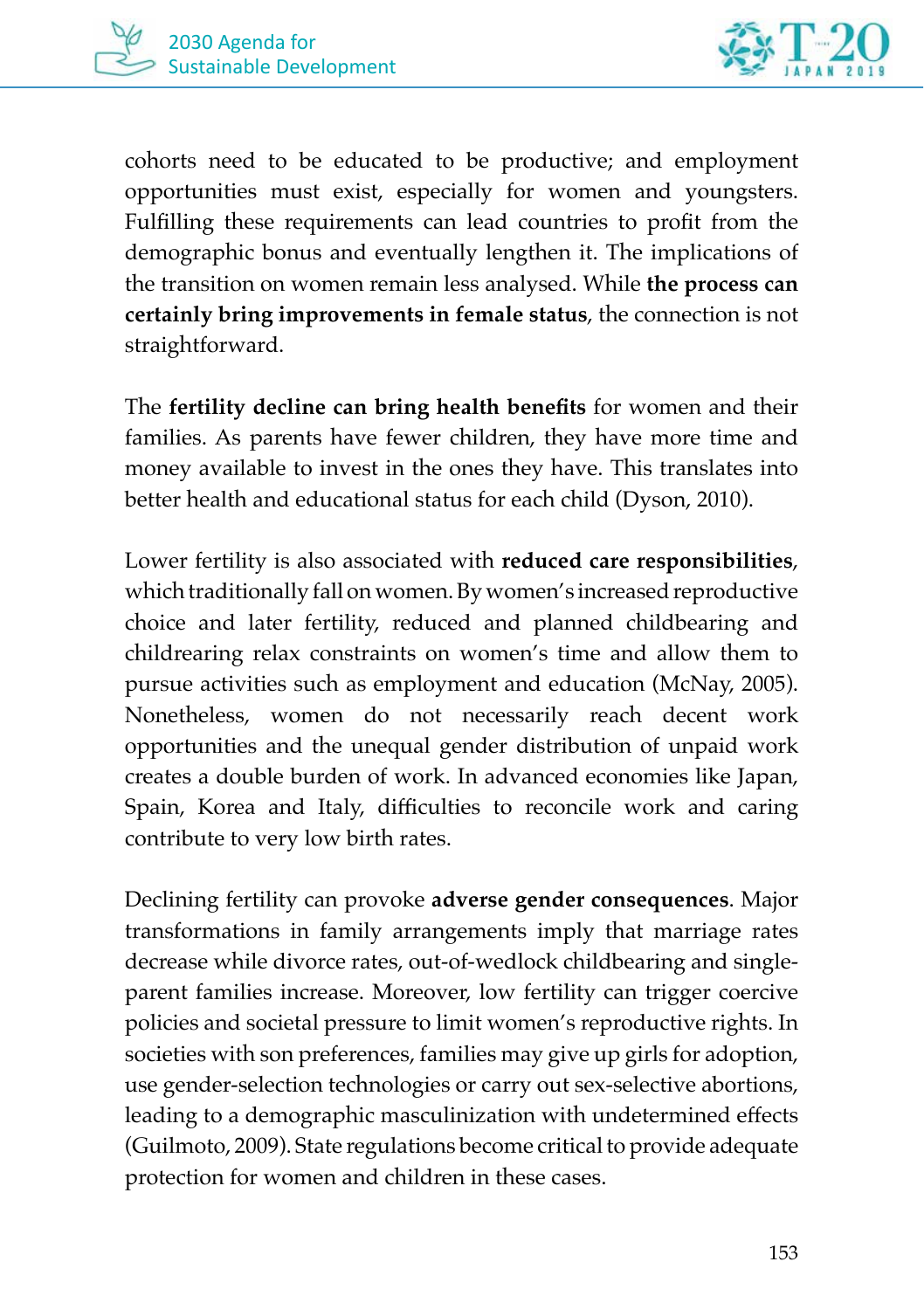

**Ageing also impacts gender relations**. People live more healthy years and can be economically active for longer. Yet increases in longevity also boost care demand, which affects women's burden of unpaid work. Moreover, ageing, a falling family size and differential life expectancies by gender can be problematic for older women, especially due to gender gaps in labour participation, social security and savings. Typically, older women display higher poverty rates than men.

While G20 countries are at very different stages of the demographic transition, most societies experience below-replacement fertility levels, which bring rapid ageing and population decline in the long run. As the **G20** represents 86% of the global economy and two-thirds of the world population, it **holds a huge role in leveraging the demographic transition to reduce gender gaps**, promote women's economic empowerment and foster inclusive and sustainable development.

## **Proposal**

The demographic transition is an **inevitable phenomenon** that will, sooner or later, affect all societies, going from high birth and death rates to a severe decline in both (Dyson, 2010). This process has been a **key factor underneath the transformation of gender relations and women's empowerment** during the last century (Davis & Van de Oever, 1982; Dyson, 2010), as it impacted on women's working and education opportunities, care responsibilities and health, among others. Given impending demographic change, a life-course approach to gender equity becomes critical to both fulfilling women's rights and facing the challenges associated with this transition.

**G20 countries are at very different stages of the transition**. Europe, Oceania, North America and some Latin American countries have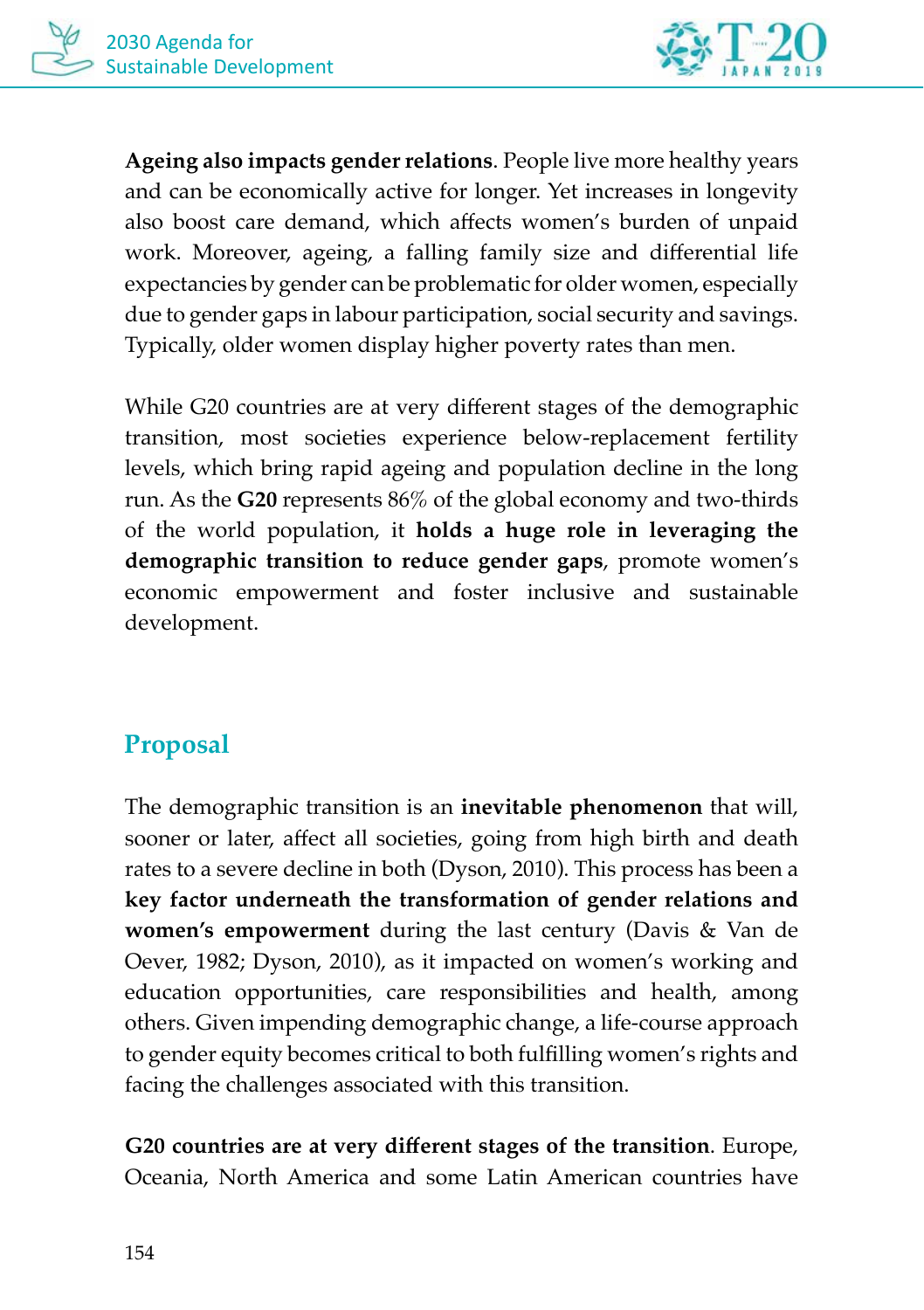



already achieved an ageing population, with average birth rates almost as low as death rates. Africa, Middle East, Asia and other Latin American countries are still in the midst of the process, with natural increase happening at a decreasing rate (Dyson, 2010).<sup>1</sup>

At different stages, **the demographic transition creates diverse challenges and opportunities for gender relations** and for women's labour, financial and digital inclusion. This section will present policy recommendations in these fields to promote gender equity and women's rights.

#### *Cross-cutting policies*

While there are policies that help to specifically address labour, financial and digital equity from a gendered and demographic perspective, several cross-cutting initiatives can contribute to the three goals.

First, **social norms** create gender roles and stereotypes that shape behaviours since childhood. These constructions are internalised by men and women and affect their decision making and opportunities throughout their lives. **No policy is gender neutral**: social norms are embedded in institutions and technologies, and these biases must be considered to avoid compounding existing inequalities. A gendered analysis of the demographic transition stresses the need to confront these norms. Gender norms limit women's agency and perpetuate the sexual division of labour, which needs to be addressed in coming generations. To fulfil women's rights, **it is crucial to design policies and campaigns that bust discriminatory norms and promote equality of opportunities between men and women**, through displaying more egalitarian gender roles.

<sup>1</sup> See appendix for country-level demographic information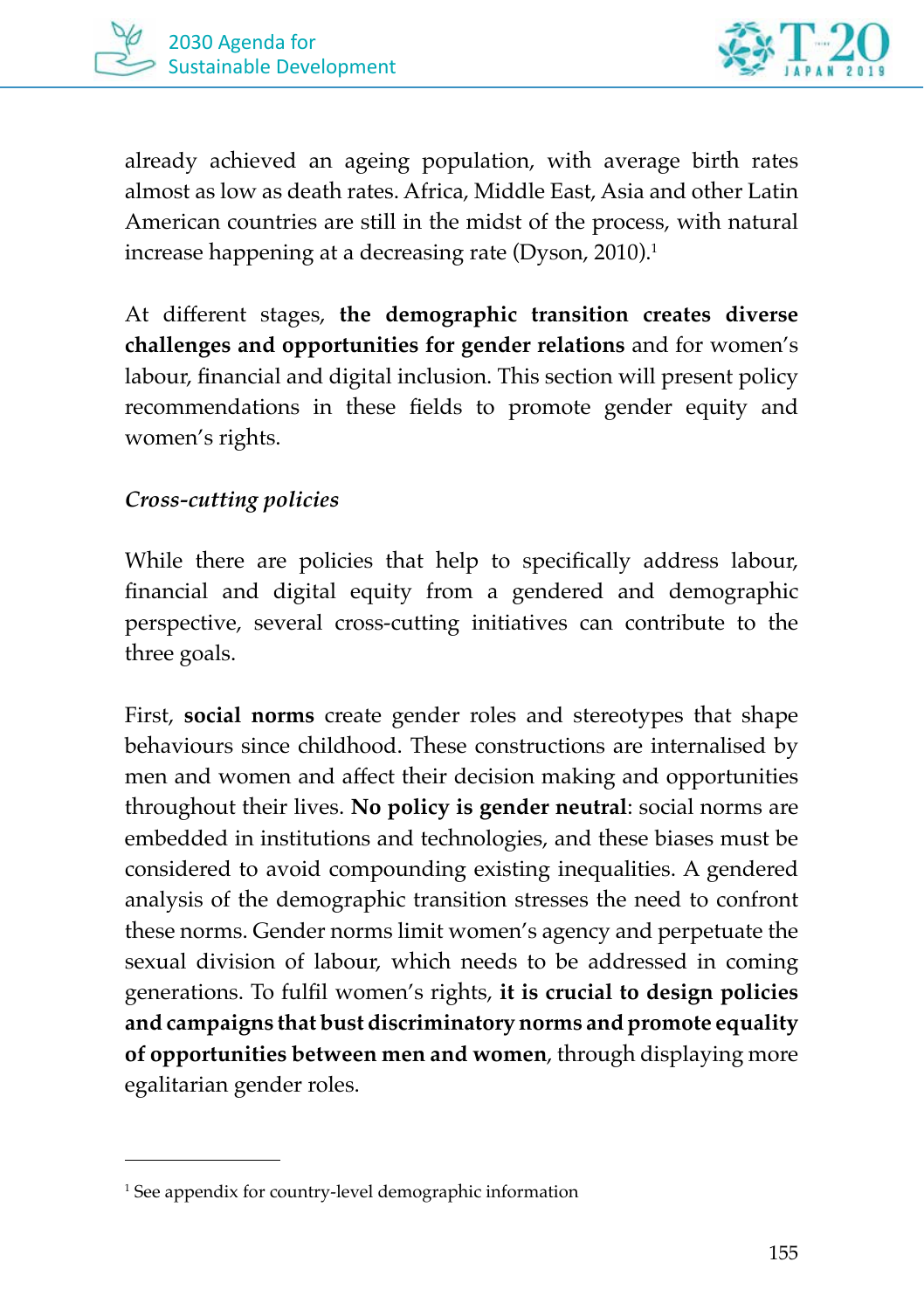

Second, **it is paramount to design social protection systems that guarantee decent standards of living over the life cycle, accounting for gender and age considerations.** Typically, older women receive lower pensions than men, compounded by obstacles to work, discriminatory laws and lack of knowledge of their rights (Samuels et al, 2018). Women also depict higher levels of poverty and unemployment throughout their lives, especially when they have children. Therefore, social protection floors should guarantee access to health, education and income security, by providing universal childhood grants, unemployment insurance and universal pension coverage. Additionally, it is necessary to socialize the cost of care and ensure universal access to quality care over the life-cycle. These policies can potentially alleviate poverty, promote quality livelihoods and foster development.

**Comprehensive reproductive health services** are associated with lower maternal mortality, lower adolescent pregnancies and fewer unsafe abortions. Improved access to sexual education and to sexual and reproductive healthcare can enable women and girls to make their own informed decisions regarding marriage and childbearing. Reproductive empowerment enables economic empowerment, and recognizing this is key in the context of the demographic transition and for women's health and rights.

Third, **collecting and analysing gender- and age-disaggregated data along the life cycle is crucial to interrogate evolving and intersecting inequalities and to design, deliver and evaluate policies tailored to the specific needs of different groups**, such as youth, women in reproductive age and the elderly. Engendering data and policy systems will assist in diagnosing the current position and setting a coordinated plan for change. By taking this gender-lens approach, barriers can come into sharp focus and appropriate initiatives be identified, implemented and tracked, setting a framework for success. Impact evaluations become also imperative to better understand the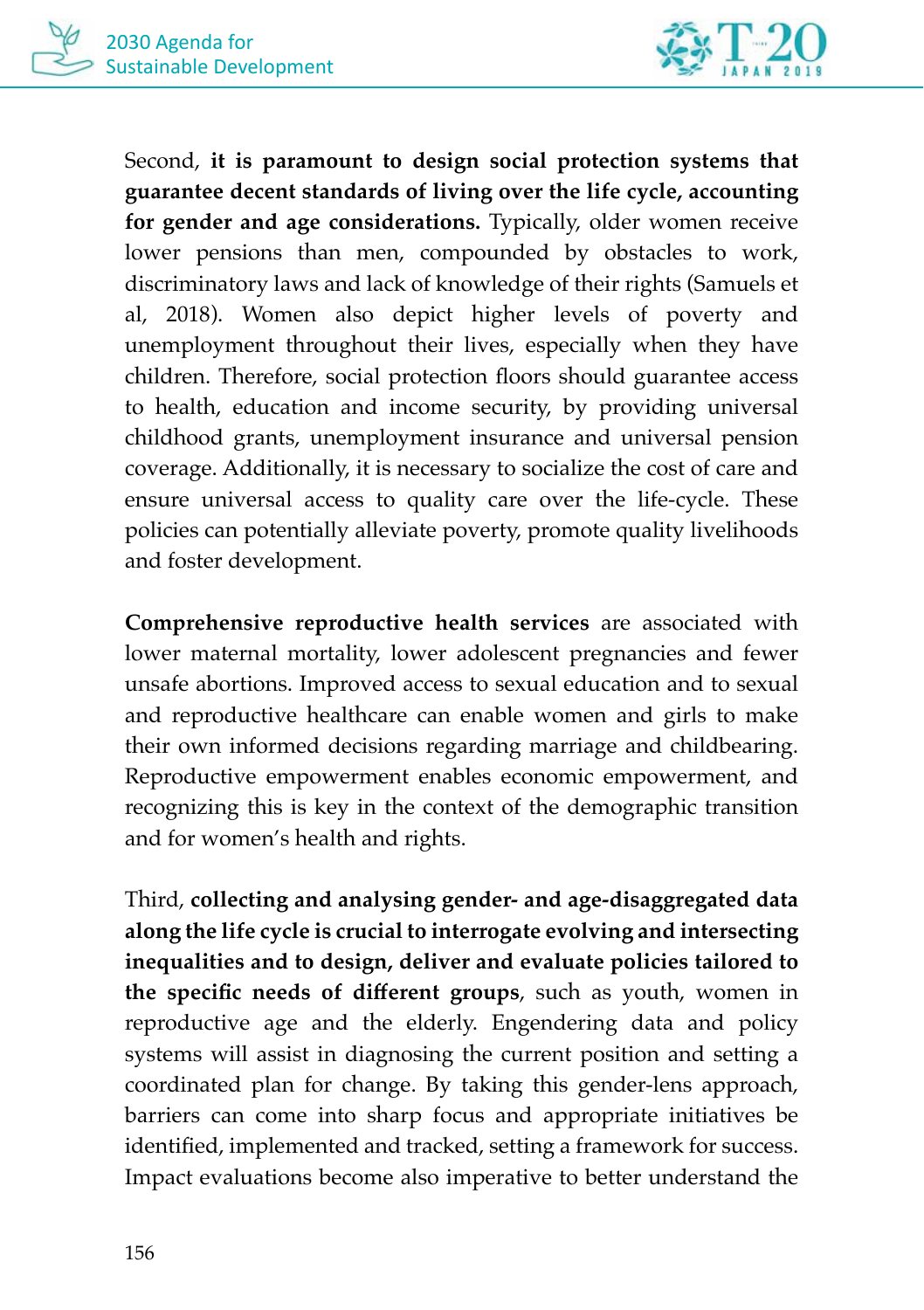



link between gender equity and the demographic transition.

#### *Labour inclusion*

The burden of **care and domestic unpaid** work is one of the main deterrents for women's labour participation. As described above, the transition's effect is twofold: declining fertility diminishes the burden of care, yet an ageing population increases care demand. Additionally, the unequal gender distribution of paid and unpaid work may further decrease birth rates.

**The recognition, reduction, redistribution and representation of unpaid care work is critical for women's economic empowerment** (Gammage et al, 2018) **and to profit from the demographic bonus**, requiring an integrated set of policies. First, initiatives must recognize the social and economic value of care, by promoting **measurement of time use and providing compensation** through social protection. Second, reducing the burden of care is possible by developing quality, affordable and accessible care infrastructure for children, the sick and the elderly, as well as by implementing time-and-labour-saving equipment to reduce workloads. To redistribute unpaid work between women, men and the State, **providing universal high-quality care services and advancing coverage and length of paternity leaves is essential**. Finally, it is necessary to support carers and promote their representation in collectives, the policy environment and the labour market. Raising awareness of and seeking to shift norms around the gendered division of care must underpin this 4R approach. Additionally, there is a need to generate further knowledge about intersecting inequalities (gender, age, ethnicity) and to use these insights to inform policy development, monitoring and evaluation.

While reduced care responsibilities free women's time to participate in the labour market, **decent work and education opportunities** are far from guaranteed. Women have lower access to paid work across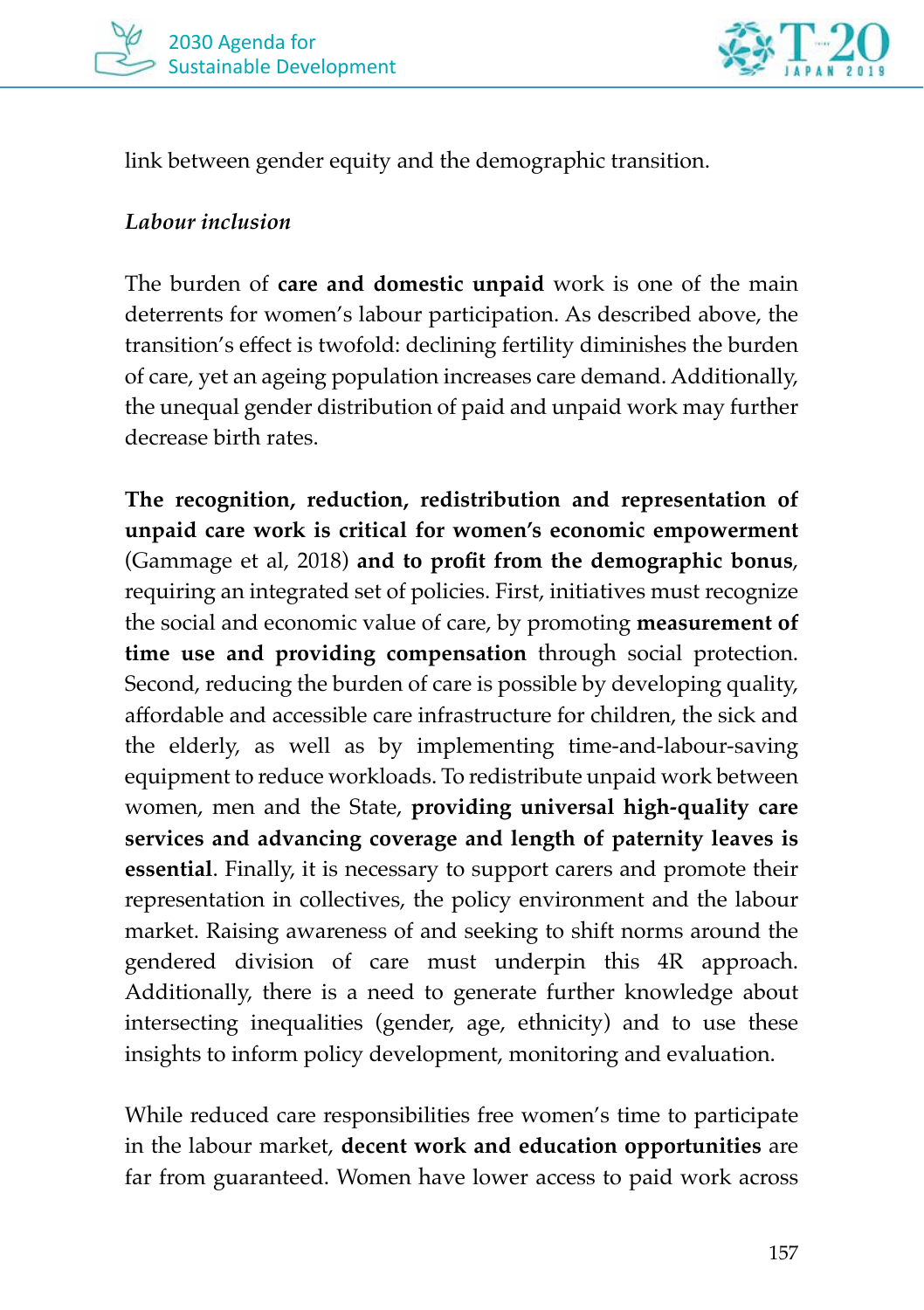

the life course and higher likelihood of being in low-paid or informal work, resulting in low lifetime savings and higher economic insecurity.

**Active labour market policies are vital to foster skill acquisition and improve women's employability** (Díaz Langou et al, 2018). These initiatives need to mainstream gender and contemplate age-specific needs to address the barriers that women face, such as care work. **Training programmes** can help the youth get their first job and re-skill older women, while preventing the reproduction of horizontal segregation, especially in a changing world of work. Additionally, as gender biases hamper gender labour equity, encouraging **genderneutral job advertisements and blind recruitment** processes can foster women's employment.

Furthermore, women also perform most paid care and domestic work: these are highly feminized sectors with high informality. States must design strategies to **monitor informality and promote workers' registration**. Creating non-contributory basic pillars for pensions and cash transfers can help reduce the costs of formalization for low-skill jobs.

In a context of increasing life expectancies, women tend to live longer than men on average, and so account for the majority of older persons, shift known as the **'feminization of ageing'** (Greengross, 2015). Hence, women are in the labour market for longer healthy years. Gender-and-age-based discrimination at the workplace can be widespread, due to stereotypes are that older workers are less productive, less physically capable and slow to learn or adapt to change (UNFPA and HelpAge International, 2012). The **un-recognition and undervaluation of older women's contribution** leaves them unsupported by policy - with many falling through the gap in initiatives aimed at supporting women (ignoring age) and older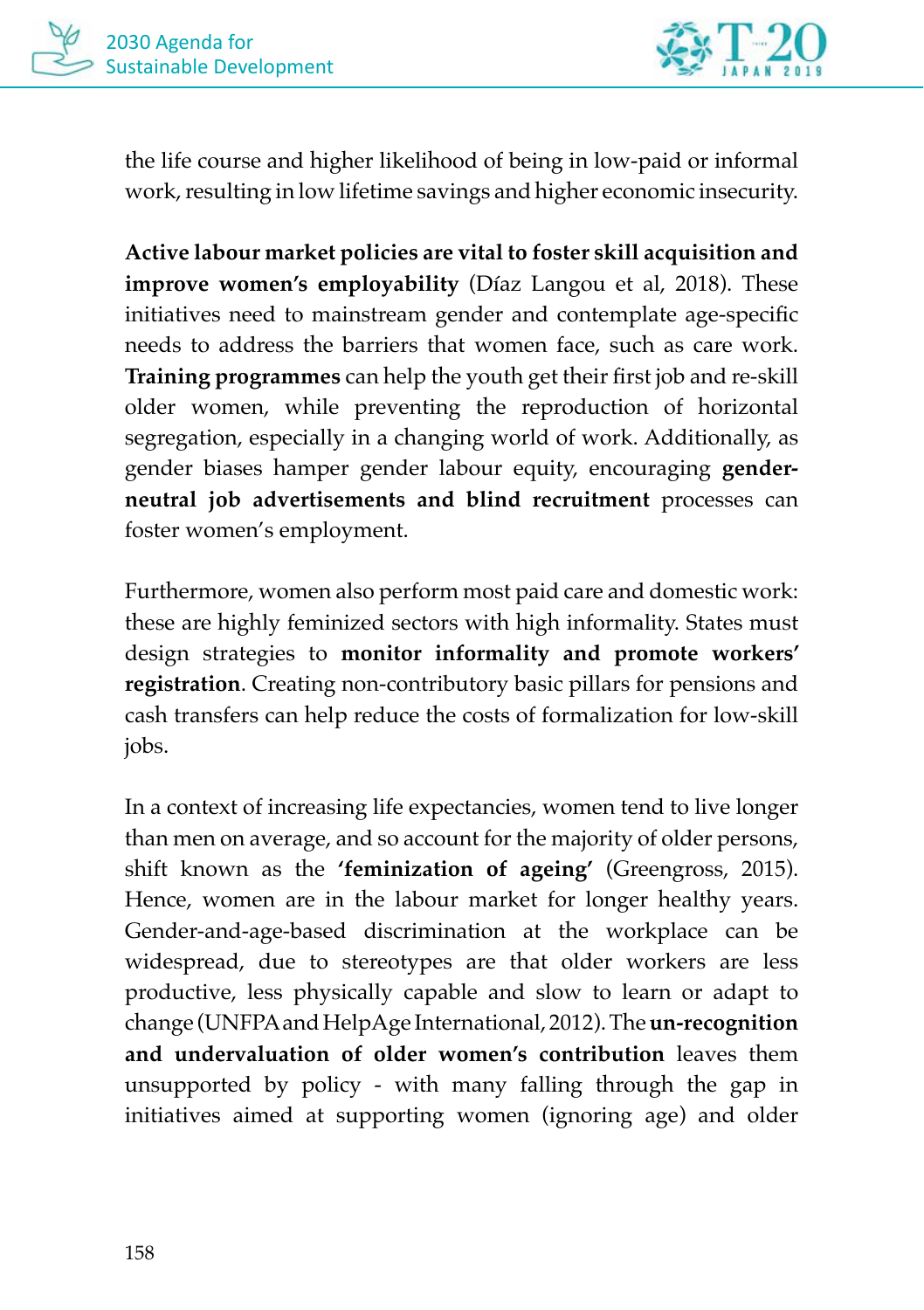



people (ignoring gender).2

These trends will become more acute given ageing populations worldwide, including G20 countries. **Adopting a comprehensive and intersectional approach to women's economic empowerment which fully responds to the rights, priorities and needs of older women** requires specific, tailored policy responses.

**Older women's income security** needs to be strengthened by ensuring access to comprehensive social protection (including universal pensions), assets, property and financial services, and supporting their labour participation. Creating decent paid work and supporting entry into high-value and high-return economic sectors through skills (re)development, life-long learning and tackling barriers to (re)entry –including discrimination– are critical.

**Tackling the asymmetric gender revolution in the changing world of work**

During the last decades, gender gaps have bridged in the world of work. Women have massively entered the labour force and traditionally male-dominated fields. Nonetheless, progress has been uneven: globally, men have not increased their participation in unpaid work nor have they entered feminized sectors.

This becomes more relevant in the changing world of work. An ageing population increases demand for care and health services, nowadays mostly provided by women. Additionally, the digitalization and automation of work will imply greater demand for STEM-related skills, which predominantly men

<sup>2</sup> Adapted from Samuels et al (2018)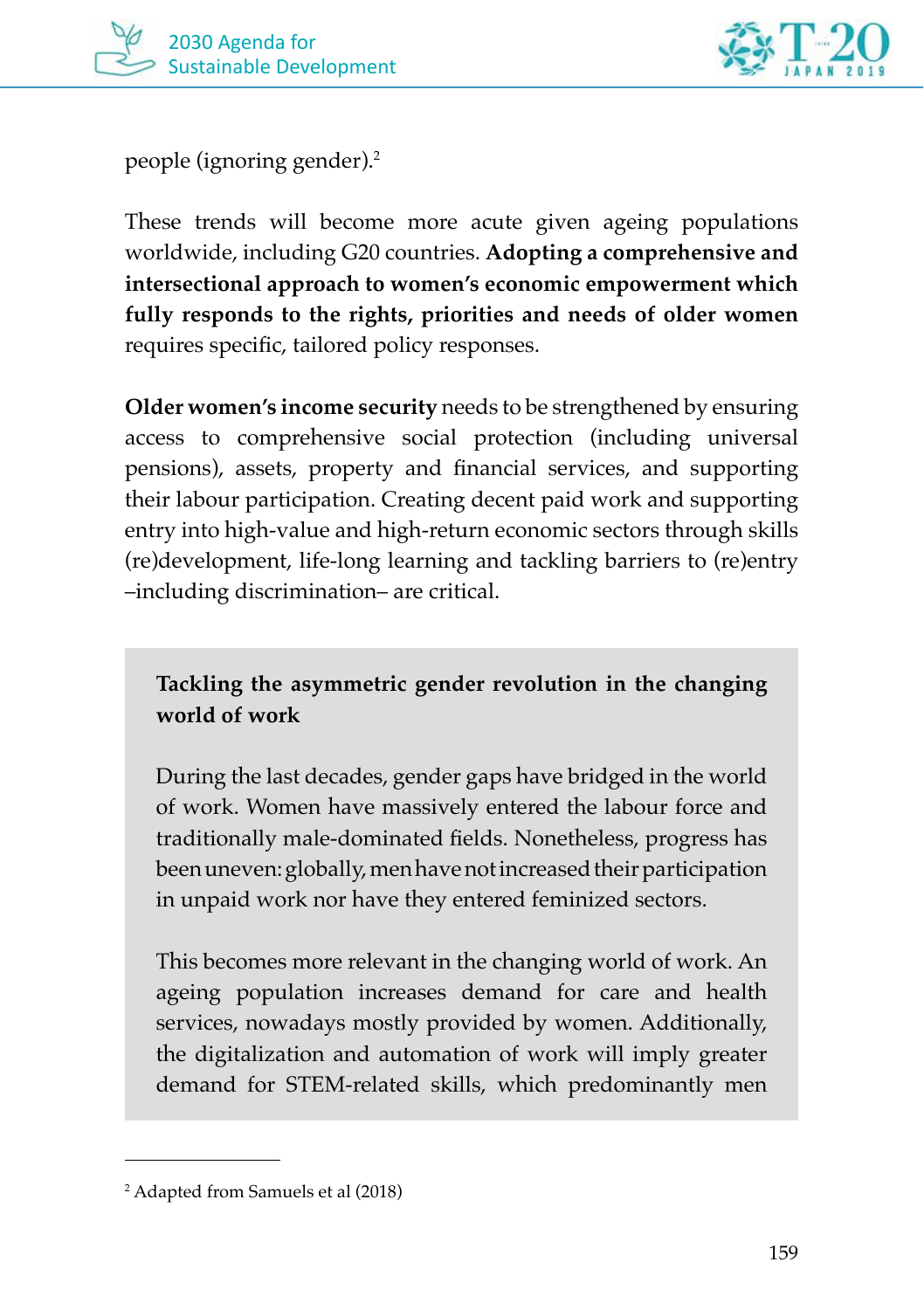

acquire. Hence, as both care and STEM sectors register increased labour demand, to avoid reinforcing horizontal segregation by gender, it is necessary to foster men's inclusion in care and women's participation in STEM. Addressing social norms on gender roles again becomes paramount.

#### *Financial inclusion*

Meaningful financial inclusion is vital to tackle poverty and inequality and to stimulate inclusive and sustainable economic growth and development (Suri and Jack 2016; Allen et al 2016; ADB 2018). For these effects to materialize, **enhancing financial literacy and access to financial services such as credit, loans, savings and payments from banks and formal providers, especially for women, is paramount.** 

**Limited financial inclusion is a global problem that affects women disproportionately.** The gender gap is clear: 72% of men and 65% of women worldwide have access to an account (Trivelli et al, 2018). Men are 65% of bank customers, hold 75% of deposits and manage 80% of total loans (Global Banking Alliance for Women, 2018). In developing countries, 70% of women-owned small- and medium-sized enterprises are underserved by financial institutions (UN Foundation and Bank of NYC Mellon, 2018). This situation worsens for older women, who may have limited knowledge of financial products and lack income security.

Women's financial inclusion can nurture development by enabling their economic autonomy and better resource management within households, which could in turn foster savings, smooth consumption, facilitate business opportunities and provide income security (Trivelli et al, 2018). **A potential two-way relationship between financial and labour inclusion could create a virtuous cycle** that can bolster the global economy. Policies need to consider women's special needs at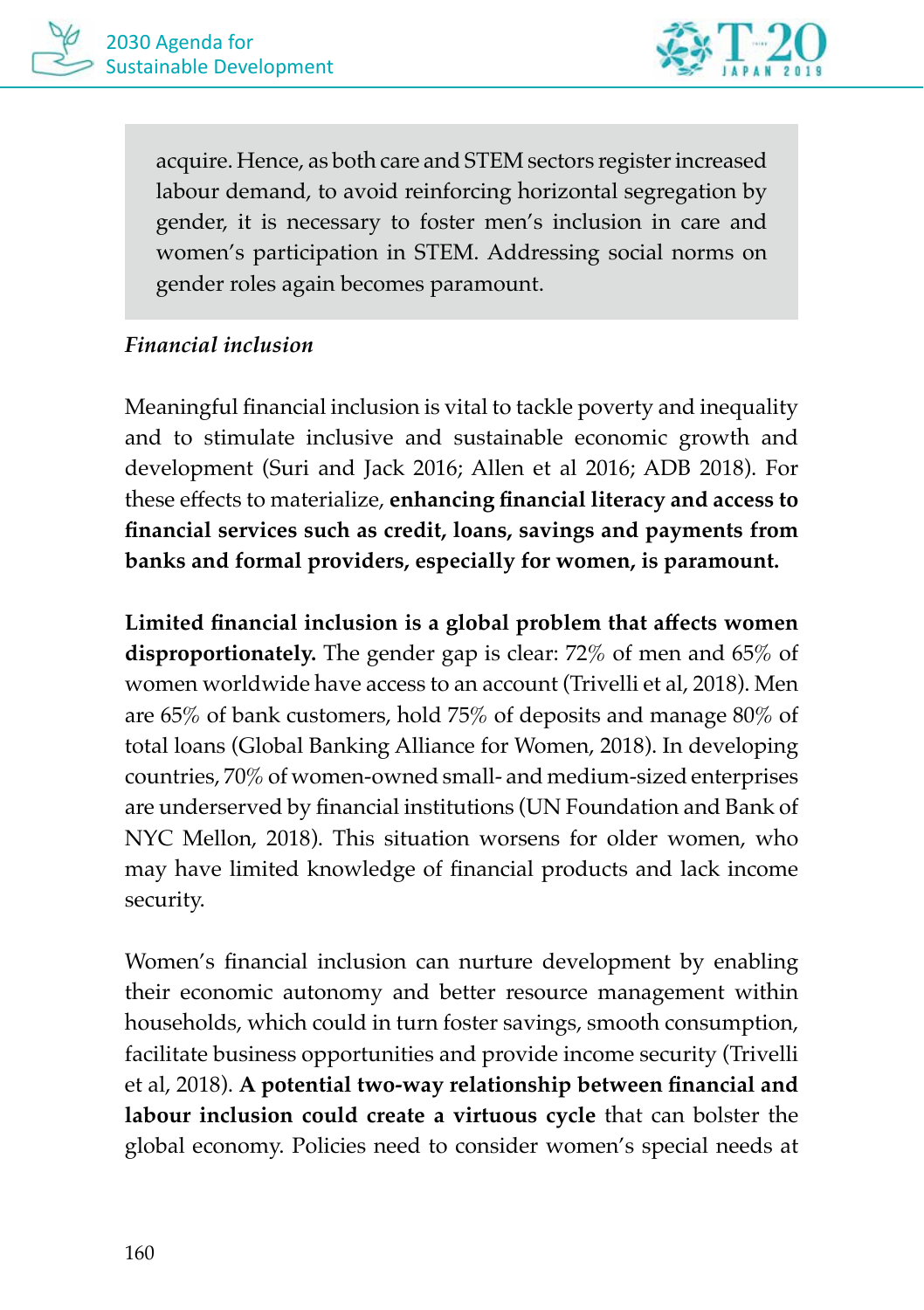



different ages<sup>3</sup>.

First, **providing digital IDs for all and guaranteeing data privacy** is essential to promote access to the financial system. This is a bigger challenge for developing countries. In India, an initiative fostering account ownership through biometric ID cards helped significantly reduce the gender gap in account ownership (Demirgüç-Kunt et al, 2018).

Second, **interventions must foster women's access to financial services and also reduce usage costs**. No-cost, basic financial instruments that can be easily accessed (e.g. through mobile phones) can serve this purpose. The intersection of financial and digital inclusion is critical: digital solutions can address barriers such as elder women's mobility, restrictions on women's freedom of movement or interactions with men outside their family (World Bank, 2018). Additionally, governments can provide incentives for usage granting discounts when paying with electronic means or by making government cash transfers through the financial system, especially those for women recipients. **Financial education is imperative** in this context, as lack of familiarity and knowledge about the financial system can hamper usage, particularly for the elderly.

Additionally, financial inclusion can boost profit from the youth bulge for countries in the demographic window of opportunity. Using affirmative action to target young entrepreneurs could assist in improving labour market inclusion in addition to financial inclusion. Financial literacy should be part of schools curricula to close the gap in new generations and to allow early financial inclusion.

Finally, due to lower earnings and higher participation in unpaid

<sup>3</sup> Recommendations based on Trivelli et al (2018)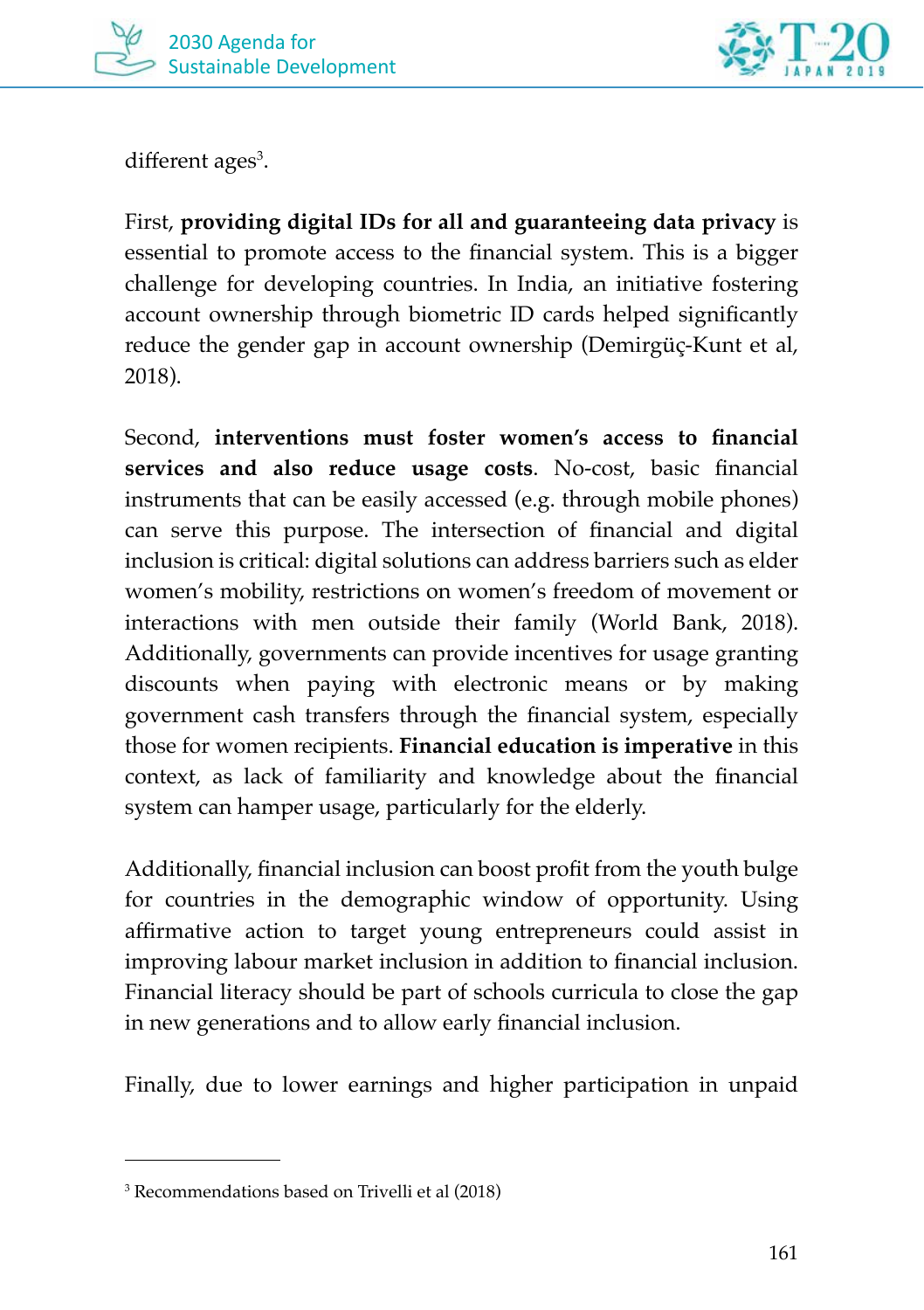

work, women usually face difficulties to build credit records, save and raise collateral. Governments must **abolish all laws that hinder women's property and inheritance rights and promote nondiscriminatory legal systems.** Moreover, allowing alternative sources of collateral, such as movable assets, and credit records based on nonfinancial information can contribute to women's financial inclusion. Fostering income security throughout the life course can also contribute to building collateral and encourage savings.

#### *Digital inclusion*

**Participation in the digital world is essential to improve livelihoods, foster social integration and develop one's potential and opportunities. Nonetheless, digital gaps persist.** Around the world, women fall behind in access to information and communication technologies (ICTs): 250 million fewer women than men use the internet and 200 fewer women have access to a mobile phone (Equals Global Partnership). The elderly also lag behind in technology access, literacy and usage. The intersection of these divides exposes older women to higher vulnerability.

Digital inclusion can potentially provide services such as health-care, education and employment matching for all. Therefore, **the digital gender divide could worsen gender inequalities in several fields**  and these are likely to grow due to the increasing omnipresence of technologies in the digital age. Digital gaps can turn into welfare gaps unless governments address the barriers that the digitally excluded face.

Fertility decline can have a positive effect on young women's education. Thus, **digital literacy must be included in schools' curricula to bridge digital gaps since early ages**. In this vein, government must devote resources to develop stronger gendersensitive initiatives in STEM. Older women should not be left behind,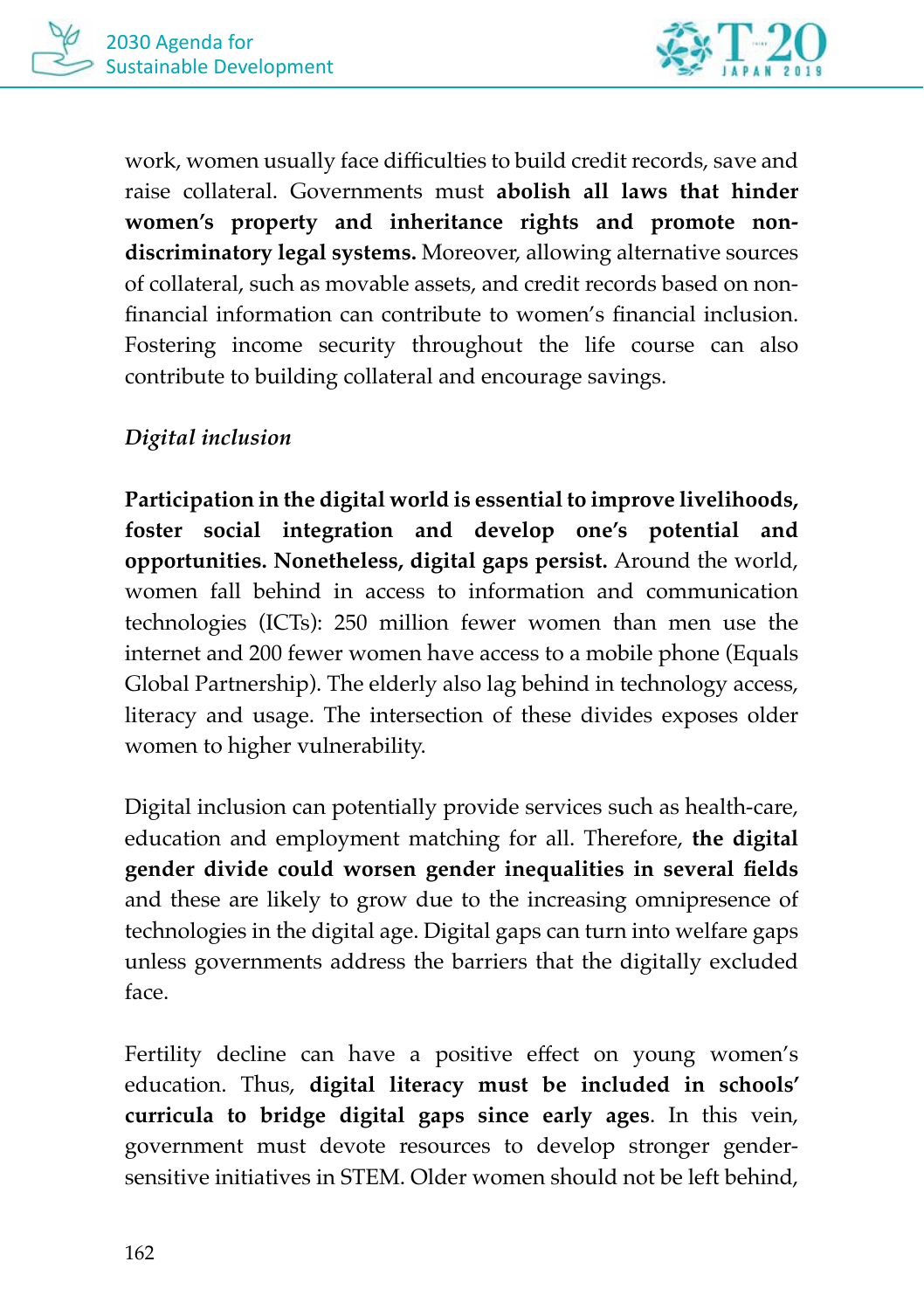



for they are the most disadvantaged in using ICTs: **initiatives to acquire digital skills must consider age-specific needs**. Digital education must also contemplate the risks for sexual harassment, stereotyping and exploitation that new technologies allow with expanded access.

More jobs are set to become digitally-mediated (e.g. crowdwork, gig economy) and there is an urgent need to **ensure equal access to economic opportunities and quality work in the digital economy**. Evidence shows that the gig economy – consisting of digital platforms that connect workers to service providers – is growing fast globally particularly in feminized sectors. In the European Union, on-demand household services are set to be the fastest growing gig economy sector, with revenues projected to expand at roughly 50% yearly through 2025 (Vaughn and Davario, 2016; Hawksworth and Vaughn, 2014). Gig economy jobs may provide workers with more flexibility and freedom to choose the place and time to work, allowing for better balance between work and family $^4$ .

Nonetheless, while the gig economy exhibits some new features, on the whole it represents the continuation (even deepening) of longstanding structural, gendered inequalities existing in 'traditional' labour markets. Significant gender divides in participation, earnings and retention prevail, as well as sectorial segregation. Additionally, marginalised groups – e.g. those experiencing intersecting inequalities based on gender, race, age or class – are concentrated in the lowest paying forms of gig work. Public policies must guarantee access to social protection and labour rights for gig workers, especially women and the elderly, to ensure decent livelihoods.

Policymakers also consider the gig economy as an option to support

<sup>4</sup> Adapted from Hunt and Samman (2019)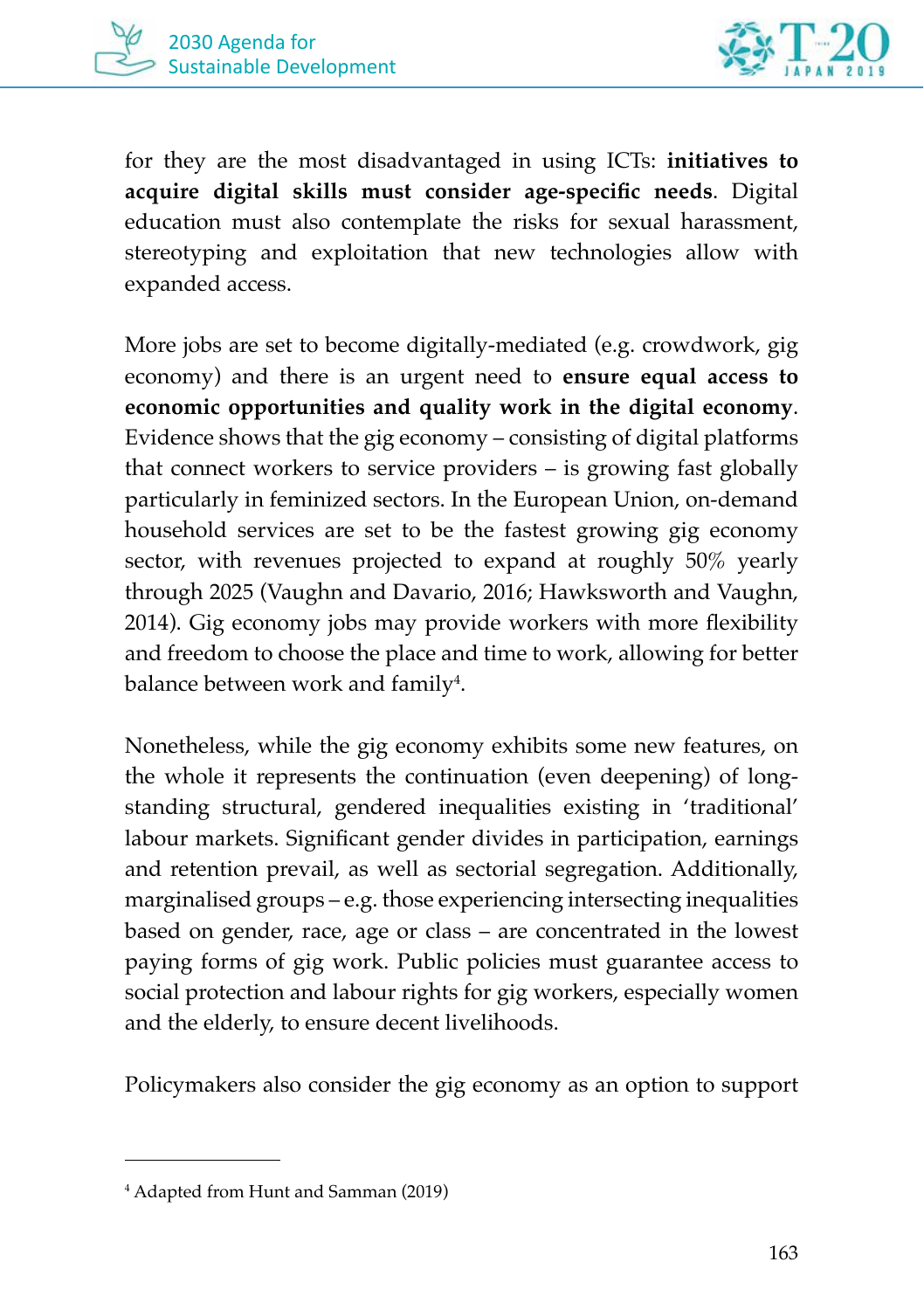

access to jobs, particularly among youth given the high rates of unemployment. This draws attention to the pressing need to ensure that digital jobs are open and accessible to all, as well as providing decent working opportunities. Additionally, it is critical not to lose sight of the elderly. Older women are set to stay longer in labour market as populations age, and may face a double exclusion due to a lack of appropriate skills or access to adequate digital infrastructure, and due to gendered digital divides. (Re)training older people is needed, as is ensuring a gendered and life course approach which takes the specific needs of people of all ages into account in policy focused on the digital economy, which will span economic, labour, technology and social policy domains.

## **References**

- ADB. 2018. "Financial Inclusion in the Digital Economy," Asian Development Bank. https://www.adb.org/sites/default/ files/publication/200001/financial-inclusion-digital-economy. pdf
- Allen, F., Demirgüç-Kunt, A., Klapper, L., & Martinez Peria, M. S. (2016). The Foundations of Financial Inclusion: Understanding Ownership and Use of Formal Accounts. Journal of Financial Intermediation, 27, 1-30.
- Davis, K. and P. van den Oever (1982) 'Demographic foundations of new sex roles', Population and Development Review, 8(3): 495–511.
- Demirgüç-Kunt et al (2018). The Global Findex Database Measuring Financial Inclusion and the Fintech Revolution
- Diaz Langou, G. et al (2018). Achieving "25 by 25": Actions to make Women's Labour Inclusion a G20 Priority. Gender Economic Equity Taskforce. T20 Argentina.
- Dyson, T. (2010). Population and Development. The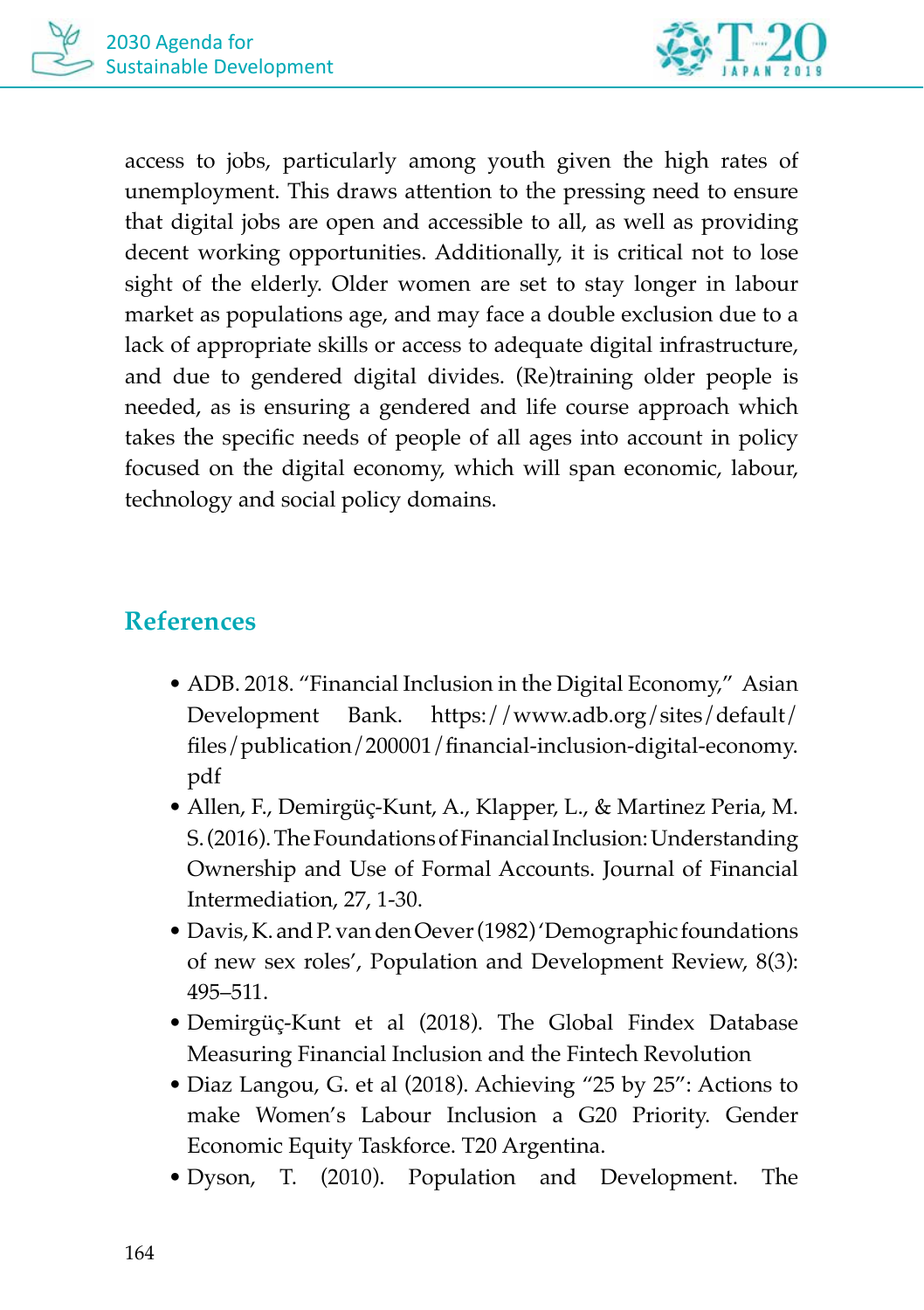

Demographic Transition. London and New York: Zed Books.

- Equals Global Partnership. https://www.equals.org/
- Gammage, S. et al (2018). The Imperative of Addressing Care Needs for G20 countries. Gender Economic Equity Taskforce. T20 & W20 Argentina.
- Gasparini et al (2015). Bridging gender gaps? The rise and deceleration of female labour force participation in Latin America. La Plata: CEDLAS
- Greengross, S. (2015) 'Understanding ageing and gender', in Age International (ed.), Facing the facts: the truth about ageing and development. Age International
- Guilmoto, C. Z. (2009). The sex ratio transition in Asia. Population and Development Review, 35(3), 519-549.
- Global Banking Alliance for Women (2017). La Oportunidad de la Banca Mujer. Retrieved from: http://www.gbaforwomen. org/download/la-oportunidad-de-labanca-mujer/
- Hunt, A., and Samman, E. (2019). Gender and the gig economy. Critical steps for evidence-based policy. ODI. Retrieved from: https://www.odi.org/publications/11272-gender-and-gigeconomy-critical-steps-evidence-based-policy
- Lloyd, C. B. (1994) 'Investing in the next generation: the implications of high fertility at the level of the family', in R. H. Cassen (ed.), Population and Development: Old Debates, New Conclusions, New Brunswick, NJ, and Oxford: Transaction Publishers.
- McNay, K. (2005). The implications of the demographic transition for women, girls and gender equality: A review of developing country evidence. Progress in Development Studies, 5(2), 115–134.
- Samuels, F. et al (2018). Between work and care. Older women's economic empowerment. Overseas Development Institute (ODI). Retrieved from: https://www.odi.org/sites/odi.org. uk/files/resource-documents/12509.pdf
- Suri, T., & Jack, W. (2016). The Long-Run Poverty and Gender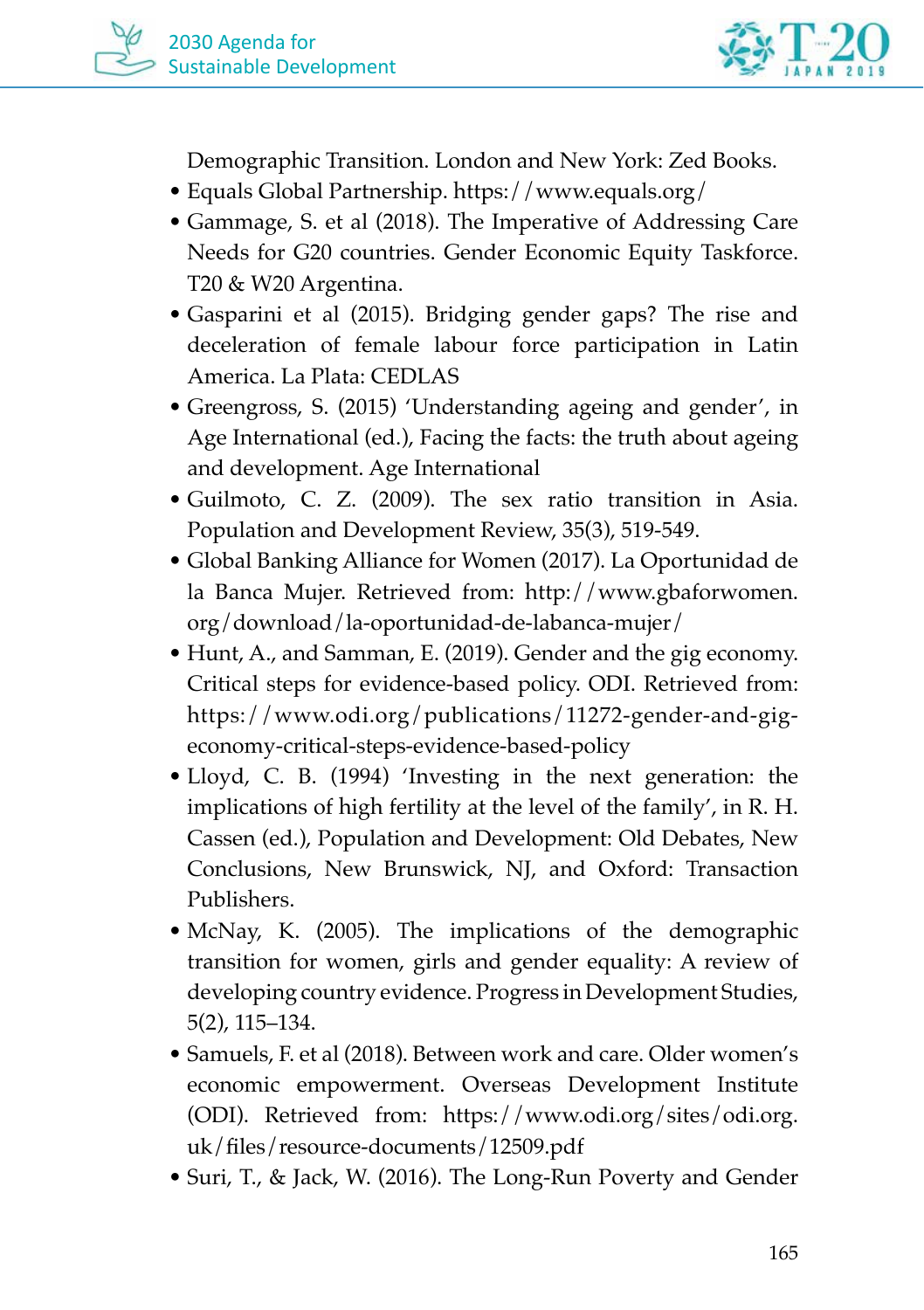

Impacts of Mobile Money. Science, 354(6317), 1288-1292.

- Trivelli, C. et al, 2018. Financial inclusión for women: a way forward. Gender Economic Equity Taskforce. T20 & W20 Argentina
- UNFPA and HelpAge International (2012) Ageing in the twentyfirst century: a celebration and a challenge. UNFPA and HelpAge International
- United Nations Foundation and Bank of Ney York City Mellon (2018). Powering Potential: Increasing Women's Access to Financial Products and Services. Retrieved from: https://www. bnymellon.com/\_global-assets/pdf/our-thinking/poweringpotential.pdf
- Vaughan, R. and Davario, R. (2016). Assessing the size and presence of the collaborative economy in Europe. Brussels: European Commission Retrieved from: https://publications. europa.eu/en/publication-detail/-/publication/2acb7619 b544-11e7-837e-01aa75ed71a1/language-en
- World Bank, 2018. Women, Business and the Law

## **Appendix**

#### **G20 countries: stage in the demographic transition and gender gaps**

As mentioned above, G20 countries are at different stages of the demographic transition. This section describes the current process for different groups of countries and displays graphs and data for this, together with illustrations on gender gaps.

Advanced, developed economies with high human development have already transited the transformation of their population structure, migration apart. These societies currently have small young cohorts and a large old population, while many countries have birth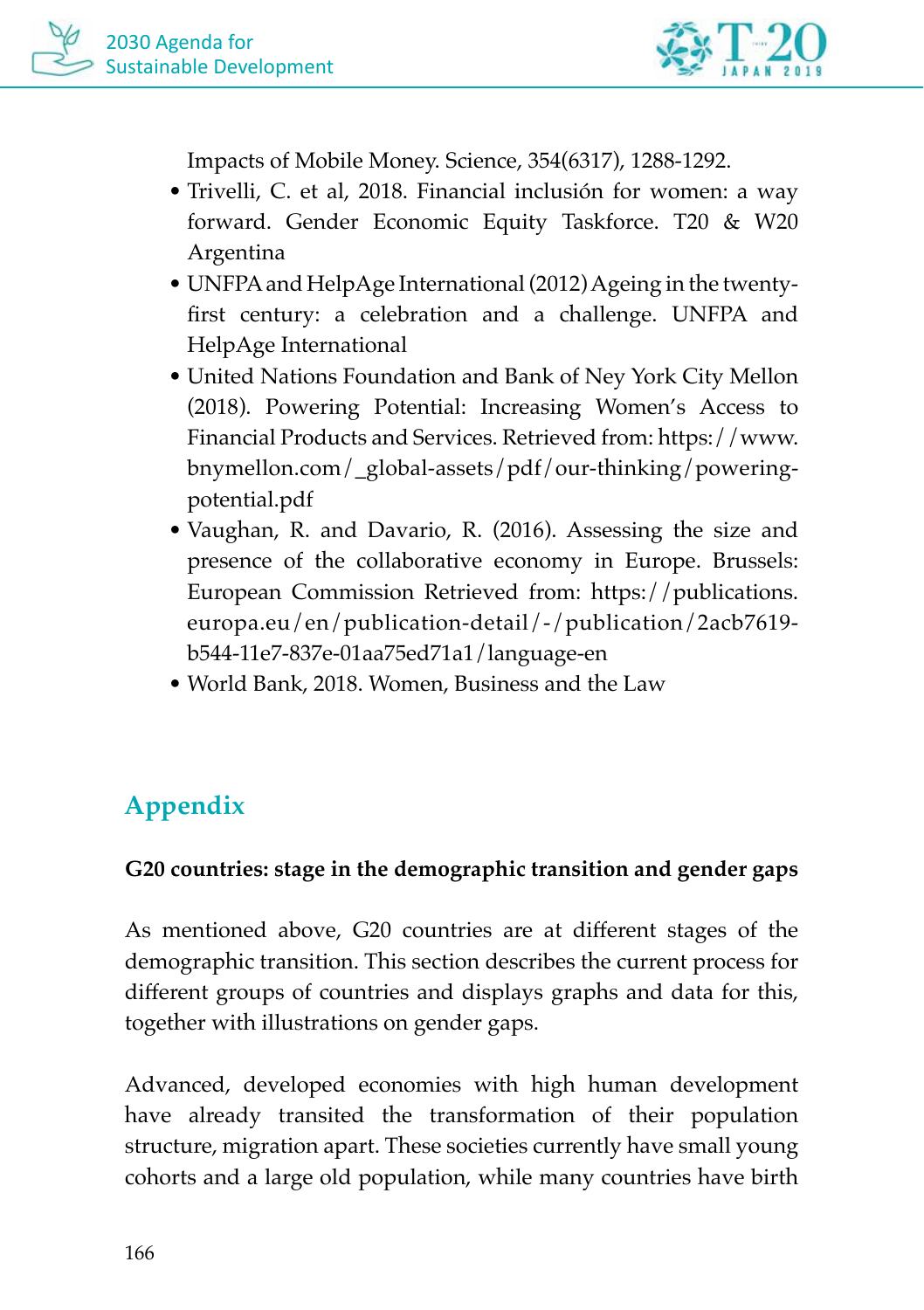



rates below the replacement level and high dependency rates. Reforming care towards the elderly without neglecting childcare results a key policy implication for countries going through this stage, like Japan, Korea and the Mediterranean countries.

Many Western, high-income countries with high human development experience low aggregate fertility but no convergence among different socioeconomic strata. This situation leads to large gender gaps in labour force participation and employment, urging for investment in social protection and care regimes. The cases of Latin America highincome countries are the clearest examples. In Chile, Uruguay and Argentina, women's labor force participation has increased on average, yet for lower income groups it has remained almost stagnant for the last 15 years (Gasparini et all, 2015).

 In middle-income countries, with considerably high level of human development, such as Latin America or East Asia, fertility has declined near the replacement rates, yet countries still experience population growth, to a varying degree. The process of urbanization is advanced, yet still going, and social protection and care systems need to be developed.

Finally, some societies are still experiencing a process of high fertility, which leads to fast population growth, called population momentum, and a youth boom. These countries are mostly located in Sub-Saharan Africa and, while many have already started the mortality decline, in others mortality has almost stagnated due to the high incidence of infectious diseases and low life expectancy low.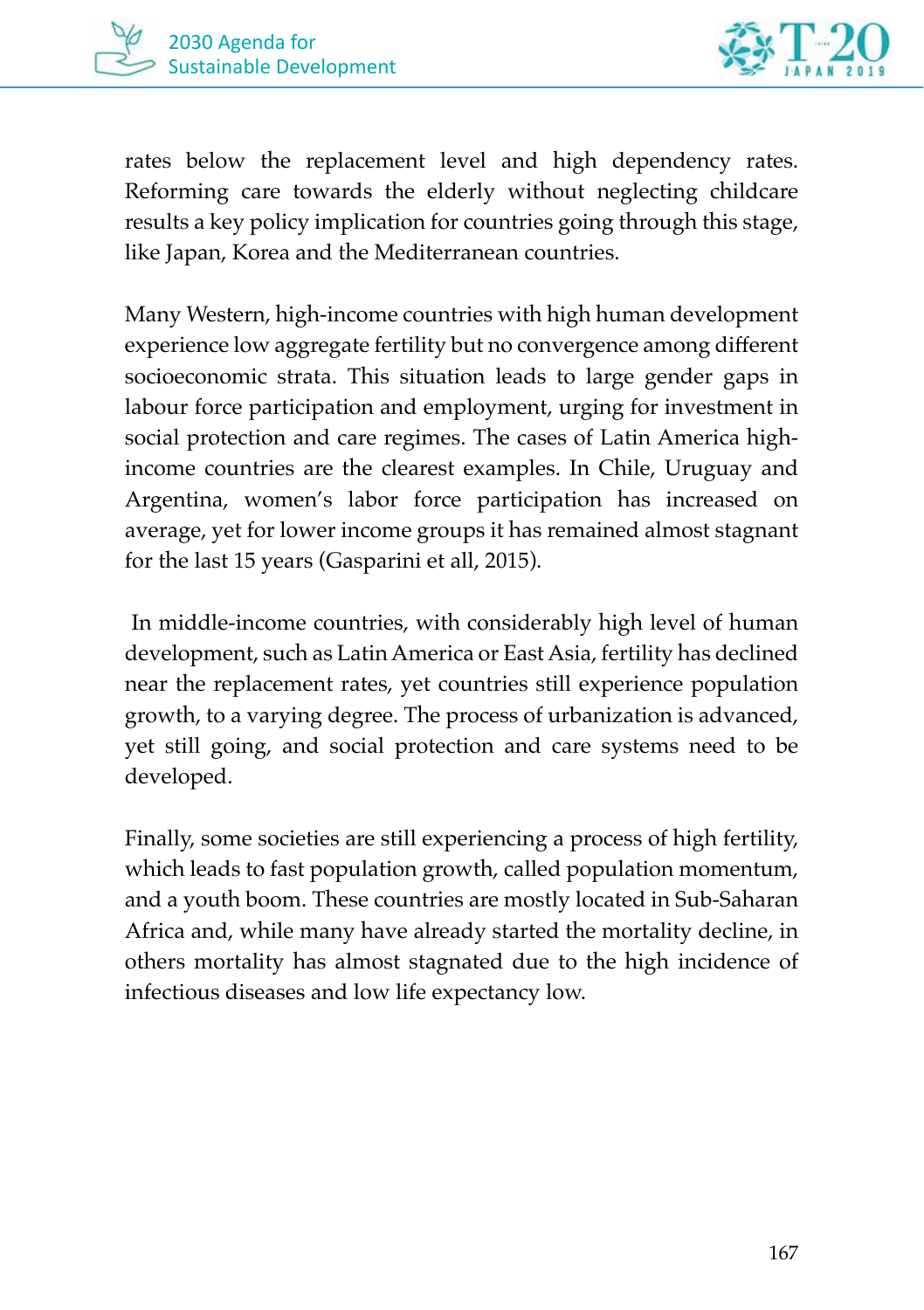



#### **Total fertility rate by country. 2010-2015.**

Source: World Development Indicators, 2016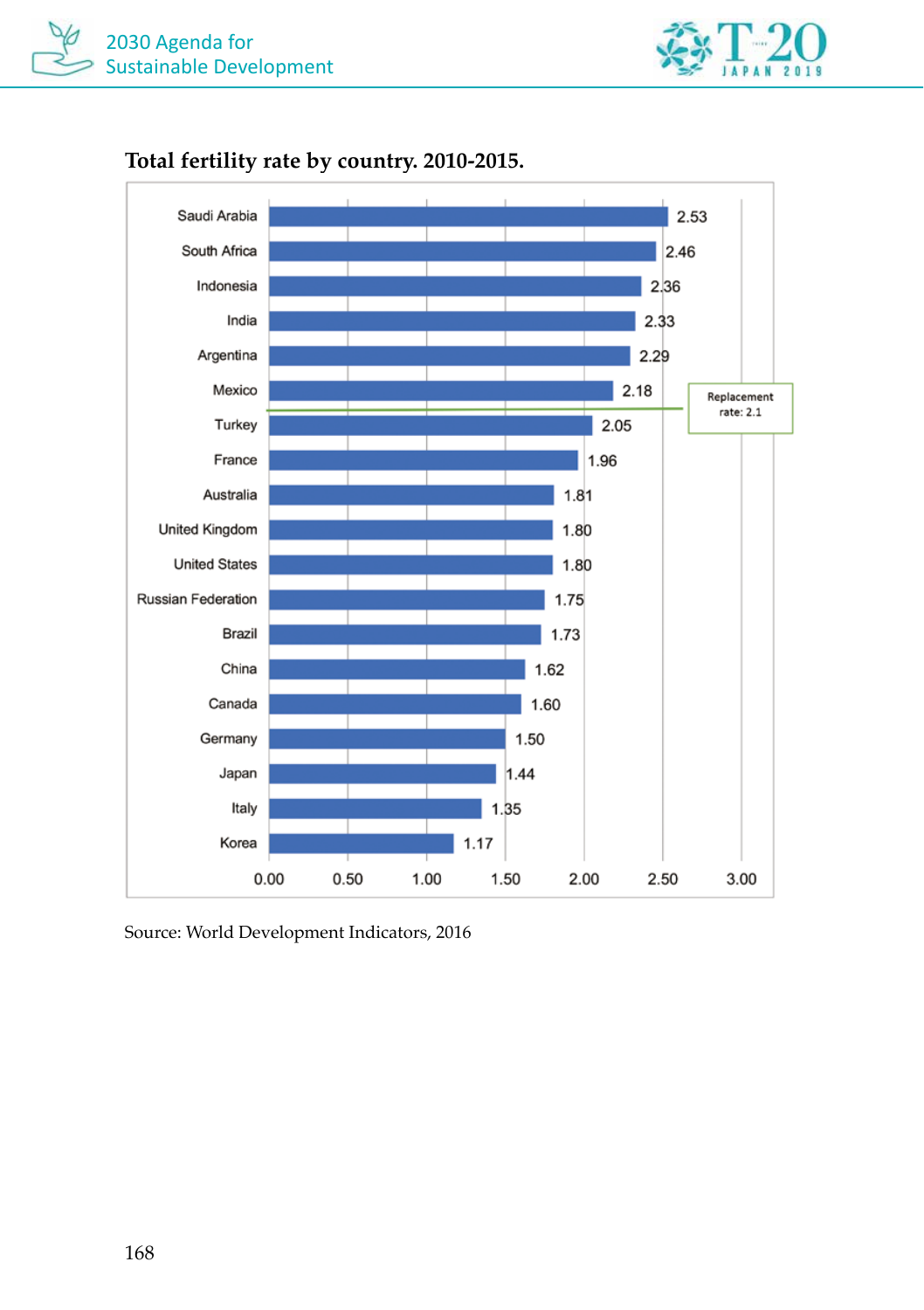

**Age structure of societies: young and elderly cohorts as percentage of total population by country. 2016.**



Source: World Development Indicators, 2016